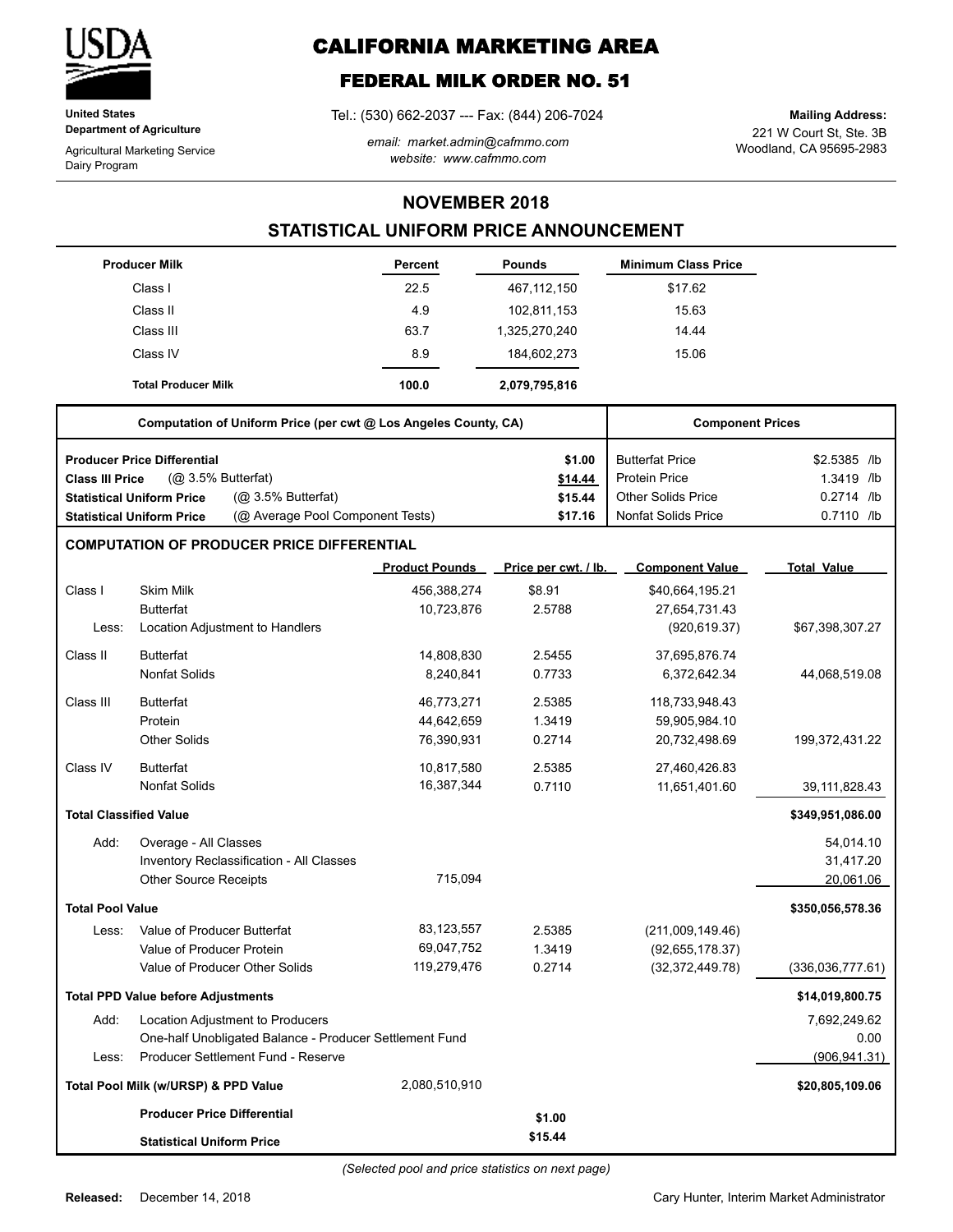# **CALIFORNIA MARKETING AREA**

## **FEDERAL MILK ORDER NO. 51**

| <b>Payment Schedule</b>                                      |                      |
|--------------------------------------------------------------|----------------------|
| <b>Payment Dates for the Month of:</b>                       | <b>NOVEMBER 2018</b> |
| Payment TO the Producer Settlement Fund due on:              | December 17, 2018    |
| Payments FROM the Producer Settlement Fund made on:          | December 18, 2018    |
| Final payments TO a Cooperative Association must be made on: | December 18, 2018    |
| Final payments to Producers must be RECEIVED by:             | December 19, 2018    |
|                                                              |                      |

#### **Producer Price Differential and Statistical Uniform Price, by Zone Differential**

|                     | Zone<br>1/<br><b>Differential</b> | <b>Adjustment</b> | <b>Producer</b><br><b>Price</b><br><b>Differential</b> | <b>Statistical</b><br><b>Uniform</b><br><b>Price</b> | 2/ |
|---------------------|-----------------------------------|-------------------|--------------------------------------------------------|------------------------------------------------------|----|
|                     |                                   |                   | dollars per hundredweight                              |                                                      |    |
| As Announced:       | 2.10                              | 0.00              | 1.00                                                   | 15.44                                                |    |
| <b>Other Zones:</b> | 2.00                              | (0.10)            | 0.90                                                   | 15.34                                                |    |
|                     | 1.80                              | (0.30)            | 0.70                                                   | 15.14                                                |    |
|                     | 1.70                              | (0.40)            | 0.60                                                   | 15.04                                                |    |
|                     | 1.60                              | (0.50)            | 0.50                                                   | 14.94                                                |    |

Differentials listed apply to zones included in the California Marketing Area. Outside of this area, differentials may be above or below this range. Differentials apply on a county basis. 1/

2/ Prices at 3.5 percent butterfat, 2.99 percent protein, and 5.69 percent other solids.

#### **Producer Milk Received by Component Pounds**

| <b>Producer Milk Receipts</b> | <b>Skim</b>   | <b>Butterfat</b> | Protein<br><b>Pounds</b> | <b>Other Solids</b> | <b>Nonfat Solids</b> |
|-------------------------------|---------------|------------------|--------------------------|---------------------|----------------------|
| Class I                       | 456,388,274   | 10.723.876       | 15.399.285               | 27,266,168          | 42,665,453           |
| Class II                      | 88,002,323    | 14.808.830       | 2.989.001                | 5,251,840           | 8.240.841            |
| Class III                     | 1.278.496.969 | 46.773.271       | 44.642.659               | 76,390,931          | 121,033,590          |
| Class IV                      | 173,784,693   | 10,817,580       | 6,016,807                | 10,370,537          | 16,387,344           |
| <b>Total Producer Milk</b>    | 1,996,672,259 | 83,123,557       | 69,047,752               | 119,279,476         | 188,327,228          |

#### **Selected Pool Statistics**

| Average test of producer receipts: | <b>Butterfat</b>    | 4.00 %       |
|------------------------------------|---------------------|--------------|
|                                    | Protein             | 3.32 %       |
|                                    | <b>Other Solids</b> | 5.74<br>$\%$ |
|                                    |                     |              |

#### **Administrative Assessment and Marketing Service Deduction**

| § 1000.85 - Assessment for order administration | \$0.080 per hundredweight |
|-------------------------------------------------|---------------------------|
| § 1000.86 - Deduction for marketing services    | \$0.050 per hundredweight |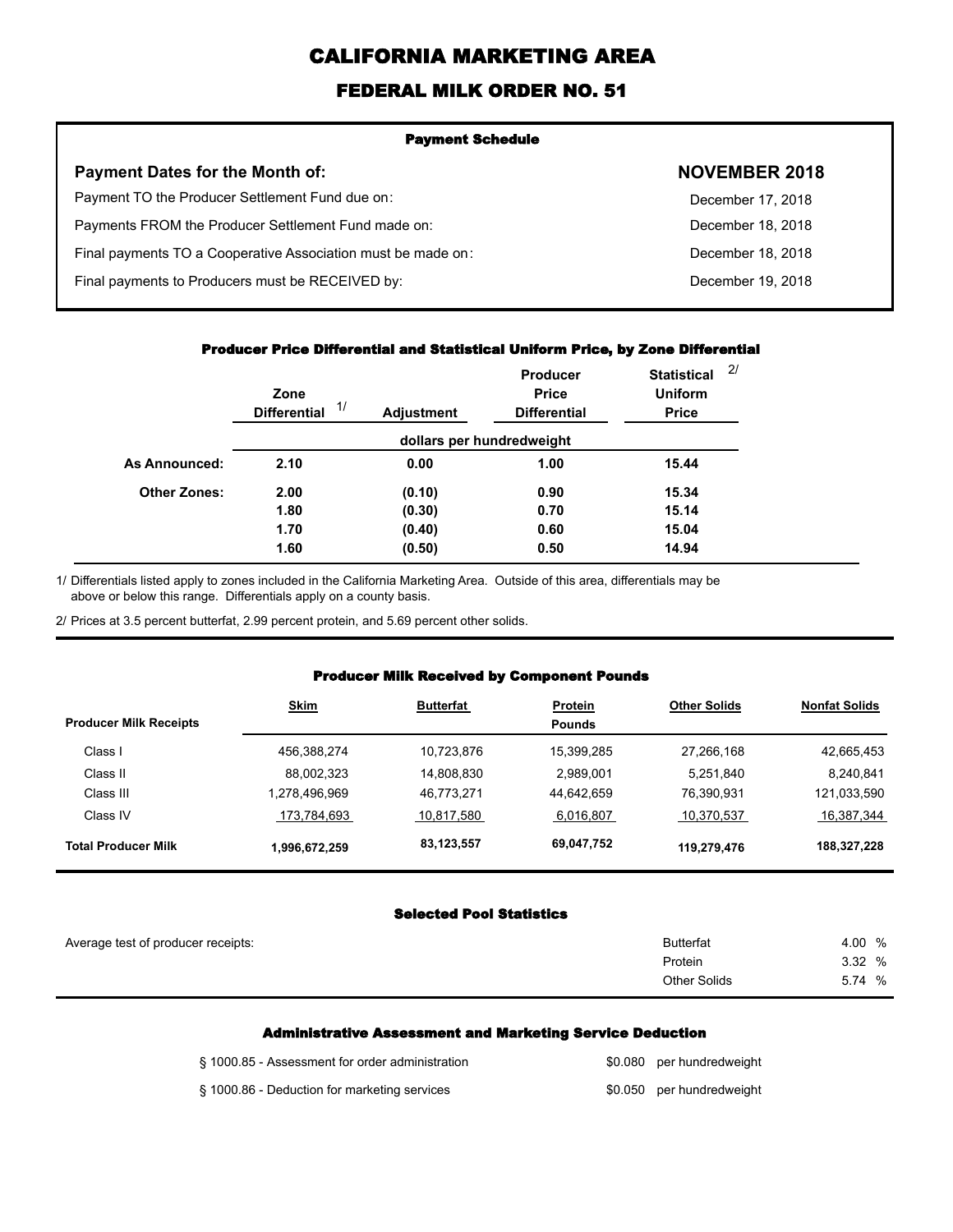# **UNITED STATES DEPARTMENT OF AGRICULTURE AGRICULTURAL MARKETING SERVICE, DAIRY PROGRAMS**

## **Pool Handler Listing**

### **November 2018**

### **Federal Order No. 51**

| <b>Plant Name</b>                   | Qualified<br>Status * | <b>Plant</b><br>Location | <b>State</b> | County            | <b>Fips</b><br><b>State/County</b><br>Code | <b>Plant</b><br><b>Differential</b> | <b>Adjustment</b><br>from Base<br><b>Differential</b> |
|-------------------------------------|-----------------------|--------------------------|--------------|-------------------|--------------------------------------------|-------------------------------------|-------------------------------------------------------|
| Alta Dena North - Dean Foods        | <b>PD</b>             | City Of Industry         | CA           | Los Angeles       | 06037                                      | \$2.10                              | \$0.00                                                |
| Berkley Farms, Inc.                 | <b>PD</b>             | Hayward                  | CA           | Alameda           | 06001                                      | \$1.80                              | (\$0.30)                                              |
| <b>Broguiere's Farm Fresh Dairy</b> | ED                    | Montebello               | CA           | Los Angeles       | 06037                                      | \$2.10                              | \$0.00                                                |
| Cal Poly Corporation                | ED                    | San Luis Obispo          | CA           | San Luis Obispo   | 06079                                      | \$1.80                              | (\$0.30)                                              |
| California Dairies, Inc. 9c         | 9C                    | Visalia                  | CA           |                   |                                            |                                     |                                                       |
| California Natural Products         | R                     | Lathrop                  | CA           | San Joaquin       | 06077                                      | \$1.70                              | (\$0.40)                                              |
| <b>Clover-Stornetta Farms</b>       | PD                    | Petaluma                 | CA           | Sonoma            | 06097                                      | \$1.80                              | (\$0.30)                                              |
| CROPP Coop 9c                       | 9C                    | LaFarge                  | WI           |                   |                                            |                                     |                                                       |
| CSU Fresno Ag Foundation            | ED                    | Fresno                   | CA           | Fresno            | 06019                                      | \$1.60                              | (\$0.50)                                              |
| Dairy Farmers of America, Inc. 9c   | 9C                    | Corona                   | CA           |                   |                                            |                                     |                                                       |
| De Jong's Dairy                     | ED                    | Wildomar                 | CA           | Riverside         | 06065                                      | \$2.00                              | (\$0.10)                                              |
| Driftwood Dairy, Inc.               | <b>PD</b>             | El Monte                 | CA           | Los Angeles       | 06037                                      | \$2.10                              | \$0.00                                                |
| Farmdale Creamery, Inc.             | <b>PR</b>             | San Bernardino           | CA           | San Bernardino    | 06071                                      | \$1.80                              | (\$0.30)                                              |
| <b>Foster Farms</b>                 | PD                    | Modesto                  | CA           | Stanislaus        | 06099                                      | \$1.70                              | (\$0.40)                                              |
| Heartland Dairy - Dean Foods        | <b>PD</b>             | City Of Industry         | CA           | Los Angeles       | 06037                                      | \$2.10                              | \$0.00                                                |
| Hilmar Cheese Co.                   | <b>PS</b>             | Turlock                  | CA           | <b>Stanislaus</b> | 06099                                      | \$1.70                              | (\$0.40)                                              |
| Hollandia Dairy, Inc.               | <b>PD</b>             | San Marcos               | CA           | San Diego         | 06073                                      | \$2.10                              | \$0.00                                                |
| HP Hood LLC                         | PD                    | Sacramento               | CA           | Sacramento        | 06067                                      | \$1.70                              | (\$0.40)                                              |
| <b>Kroger Compton Creamery</b>      | PD                    | Compton                  | CA           | Los Angeles       | 06037                                      | \$2.10                              | \$0.00                                                |

\*PD = Pool Distributing Plant, PS = Pool Supply Plant, PR = Partially Regulated Distributing Plant, 9C = Cooperative as Handler - No Plant Location, PH = Producer Handler, ED = Exempt Distributing Plant, OF = Other Federal Order Plant, PSS = Pool Supply System Plant, PU = Pool Unit Plant, R = ESL Distributing